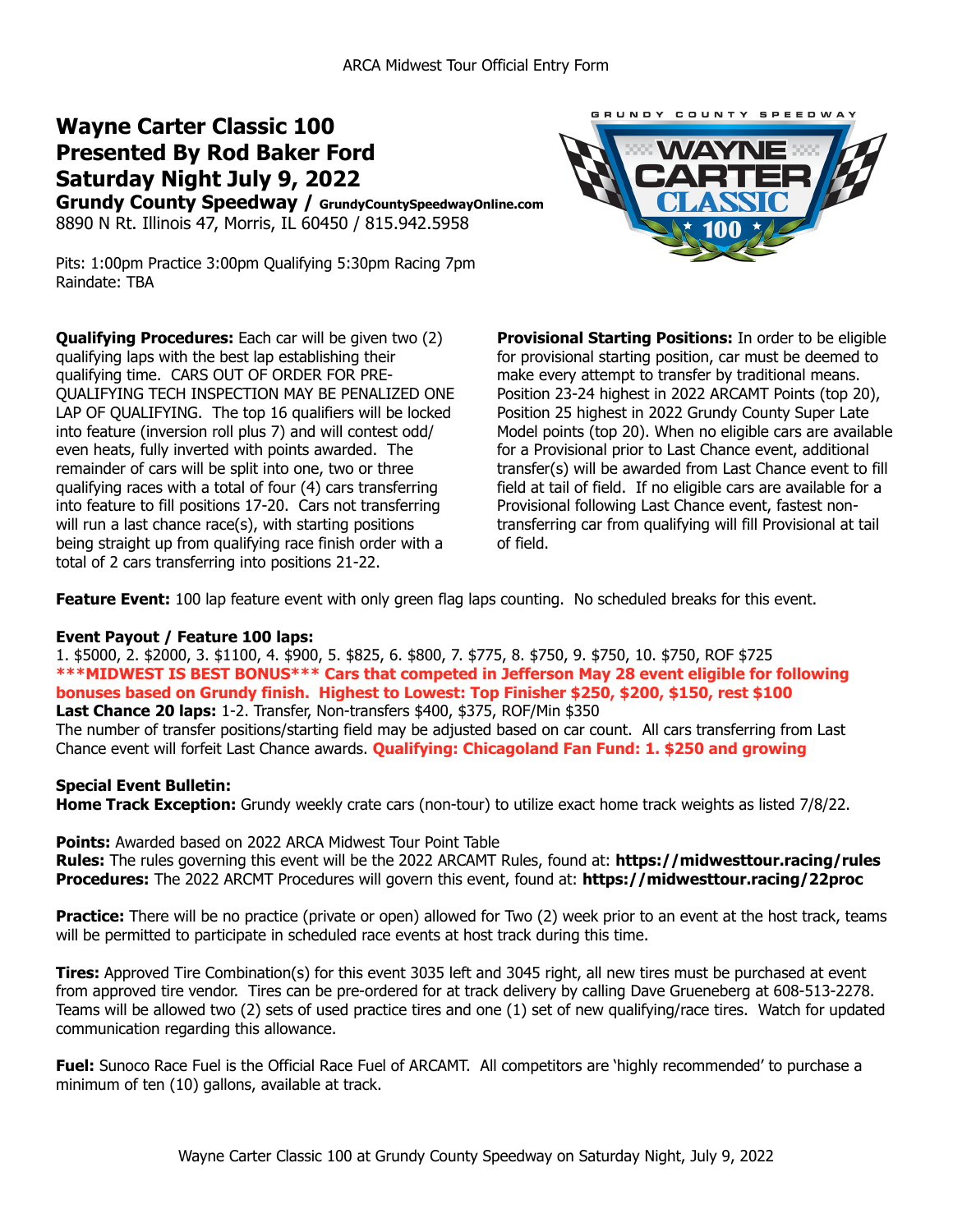**Spotters:** It is the responsibility of all teams participating in an ARCAMT event to provide a qualified spotter. That spotter must report to the assigned spotters area prior to any on-track activities. All spotters are required to monitor race control 455.3000 via scanner/raceceiver.

### **Schedule of Events**

#### **Saturday, July 9, 2022**

1:00pm Pit Gate Opens 1:15pm Tire Sales Open 1:15pm ARCAMT Tech Opens 2:30pm ARCAMT Drivers Meeting 3:00pm Spectator Gates Open

#### **3:30pm ARCAMT Practice until 4:00pm**

4:00pm Midwest Dash Practice until 4:20pm 4:20pm Street Stock Practice until 4:30pm

#### **4:30pm Final ARCAMT Practice until 5:00pm**

5:00pm Midwest Dash Practice until 5:15pm 5:15pm Street Stock Practice until 5:25pm 5:15pm ARCAMT Pre-Qualifying Tech in order of draw

#### **5:40pm Qualifying Begins ARCAMT, Midwest Dash, Street Stock**

6:45pm Opening Ceremonies

#### **7:00pm Racing Begins**

Street Stock Challenge Heats 8 Laps ARCAMT Qualifiers 15 Laps ARCAMT Odd/Even Heats 10 Laps Midwest Dash Heats 8 Laps ARCAMT Last Chance (if needed) 20 Laps Street Stock Challenge Feature 25 Laps

ARCAMT Out of Car Intros  **ARCAMT Wayne Carter Classic 100** Midwest Compact Feature 25 Laps

**Pit Pass Prices:** \$30 Member and \$40 Non-Member